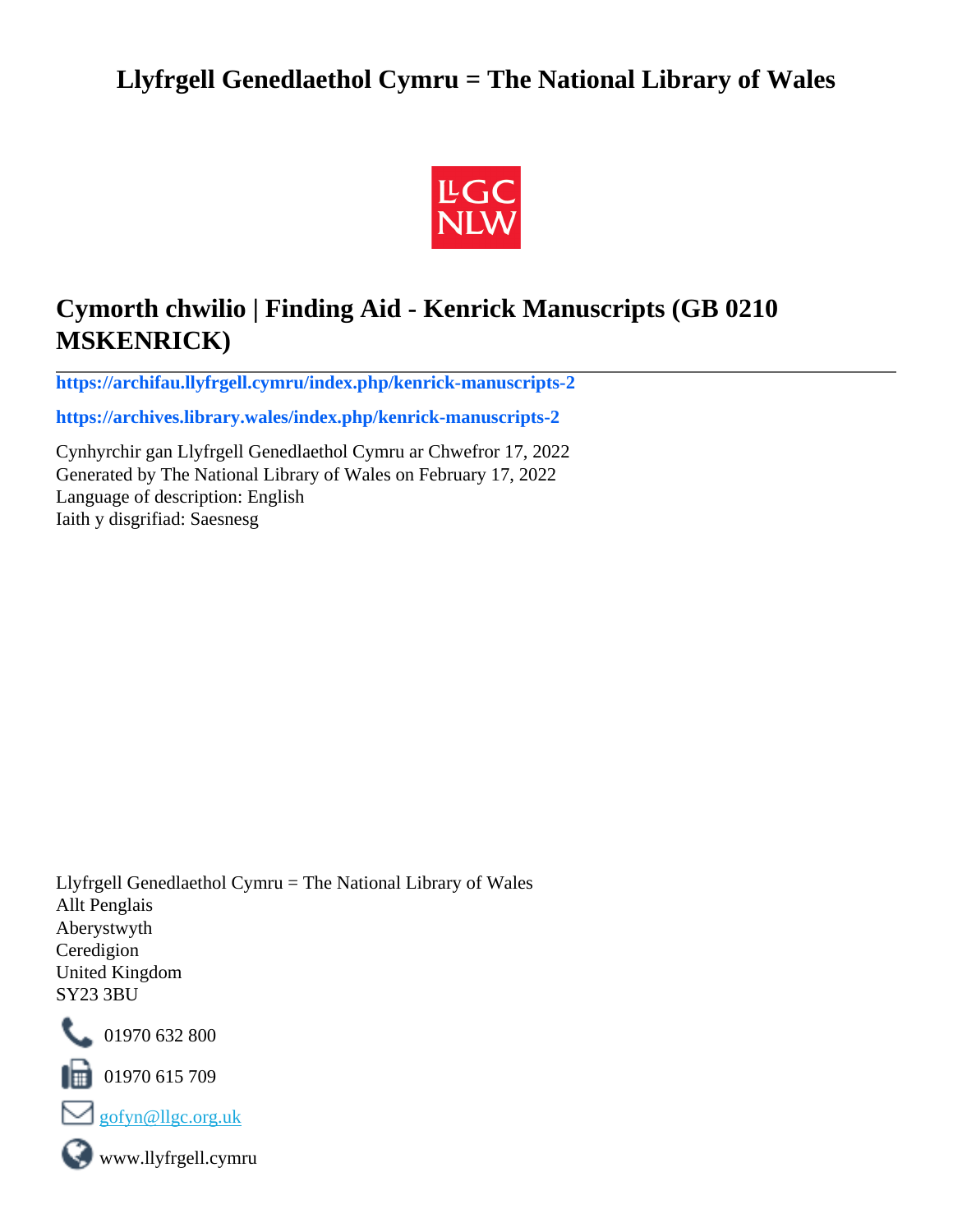# Tabl cynnwys | Table of contents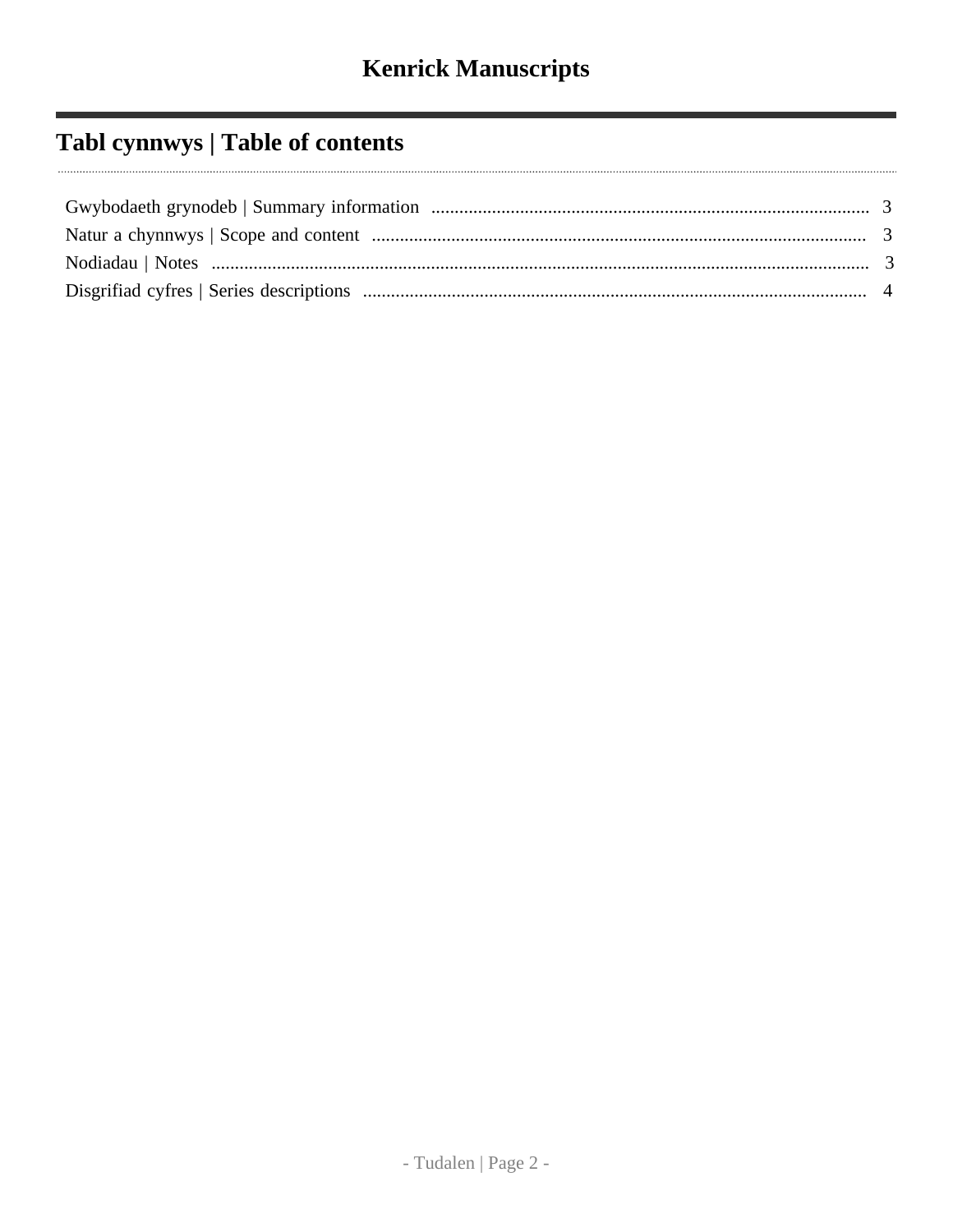## <span id="page-2-0"></span>**Crynodeb o wybodaeth | Summary of information**

| Lleoliad   Repository:                                                              | Llyfrgell Genedlaethol Cymru $=$ The National Library of Wales |
|-------------------------------------------------------------------------------------|----------------------------------------------------------------|
| <b>Teitl</b>   Title:                                                               | <b>Kenrick Manuscripts</b>                                     |
| Cod cyfeirnod  <br><b>Reference code:</b>                                           | <b>GB 0210 MSKENRICK</b>                                       |
| Virtua system control<br>number [alternative]:                                      | vtls004394323                                                  |
| <b>GEAC</b> system control<br>number [alternative]:                                 | (WIAbNL)0000394323                                             |
| Disgrifiad ffisegol  <br><b>Physical description:</b>                               | 9 vols                                                         |
| Lleoliad ffisegol  <br><b>Physical location:</b>                                    | ARCH/MSS (GB0210)                                              |
| <b>Iaith   Language:</b>                                                            | Welsh                                                          |
| <b>Iaith   Language:</b>                                                            | English                                                        |
| Dyddiadau creu,<br>golygu a dileu   Dates<br>of creation, revision<br>and deletion: | September 2005.                                                |

# <span id="page-2-1"></span>**Natur a chynnwys | Scope and content**

A collection comprising mainly of tune books containing hymn tunes, anthems, psalm-tunes and partsongs.

## <span id="page-2-2"></span>**Nodiadau | Notes**

## **Nodiadau teitl | Title notes**

## **Ffynhonnell | Immediate source of acquisition**

Presented by R[obert] Kenrick ('Clwydfab'), Aberystwyth, in 1914.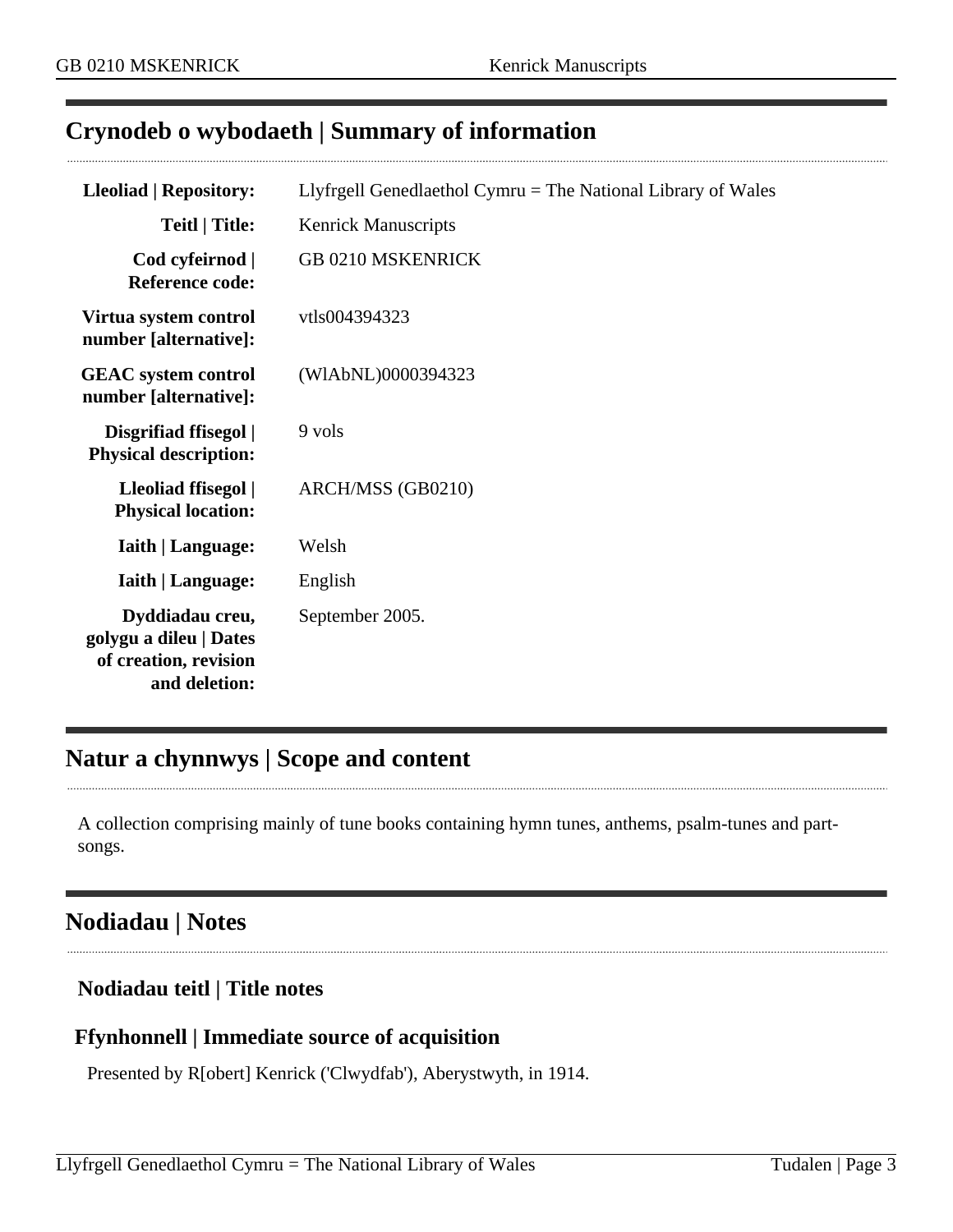### **Trefniant | Arrangement**

Arranged according to NLW MSS reference numbers: NLW MSS 8102-8110.

#### **Cyfyngiadau ar fynediad | Restrictions on access**

Readers consulting modern papers in the National Library of Wales are required to sign the 'Modern papers - data protection' form.

### **Rhestrau cymorth | Finding aids**

The descriptions are also available in the Handlist of Manuscripts in the National Library of Wales, Volume III (Aberystwyty, 1961).

#### **Nodiadau eraill | Other notes**

## <span id="page-3-0"></span>**Disgrifiad cyfres | Series descriptions**

| Cod cyfeirnod       | Teitl   Title                                                                                 | Dyddiadau   Dates | Disgrifiad ffisegol   Physical |
|---------------------|-----------------------------------------------------------------------------------------------|-------------------|--------------------------------|
| Reference code      |                                                                                               |                   | description                    |
| <b>NLW MS 8102B</b> | File - Hymn-tunes                                                                             | $[19$ cent.]      |                                |
| vtls004394339       |                                                                                               |                   |                                |
| (WIAbNL)0000394389  |                                                                                               |                   |                                |
|                     | Natur a chynnwys / Scope and content:                                                         |                   |                                |
|                     | Copies of the hymn-tunes 'French', 'Venice' and 'Josiah'.                                     |                   |                                |
|                     | Nodyn   Note [generalNote]:                                                                   |                   |                                |
|                     | Formerly known as Kenrick 1.                                                                  |                   |                                |
|                     | Nodyn   Note [generalNote]:                                                                   |                   |                                |
|                     | Preferred citation: NLW MS 8102B                                                              |                   |                                |
|                     | Lleoliad ffisegol   Physical location:                                                        |                   |                                |
|                     | ARCH/MSS (GB0210)                                                                             |                   |                                |
| <b>NLW MS 8103A</b> | File - Llyfr tonau                                                                            | $[19$ cent.]      |                                |
| vtls004394347       |                                                                                               |                   |                                |
| (WIAbNL)00003943#7  |                                                                                               |                   |                                |
|                     | Natur a chynnwys / Scope and content:                                                         |                   |                                |
|                     | A nineteenth century tune book containing Welsh anthems.                                      |                   |                                |
|                     | Nodyn   Note [generalNote]:                                                                   |                   |                                |
|                     | Formerly known as Kenrick 2. The volume bears the names of Robert Tomlinson and John Kenrick. |                   |                                |
|                     | Nodyn   Note [generalNote]:                                                                   |                   |                                |
|                     | Preferred citation: NLW MS 8103A                                                              |                   |                                |
|                     | Lleoliad ffisegol   Physical location:                                                        |                   |                                |
|                     | ARCH/MSS (GB0210)                                                                             |                   |                                |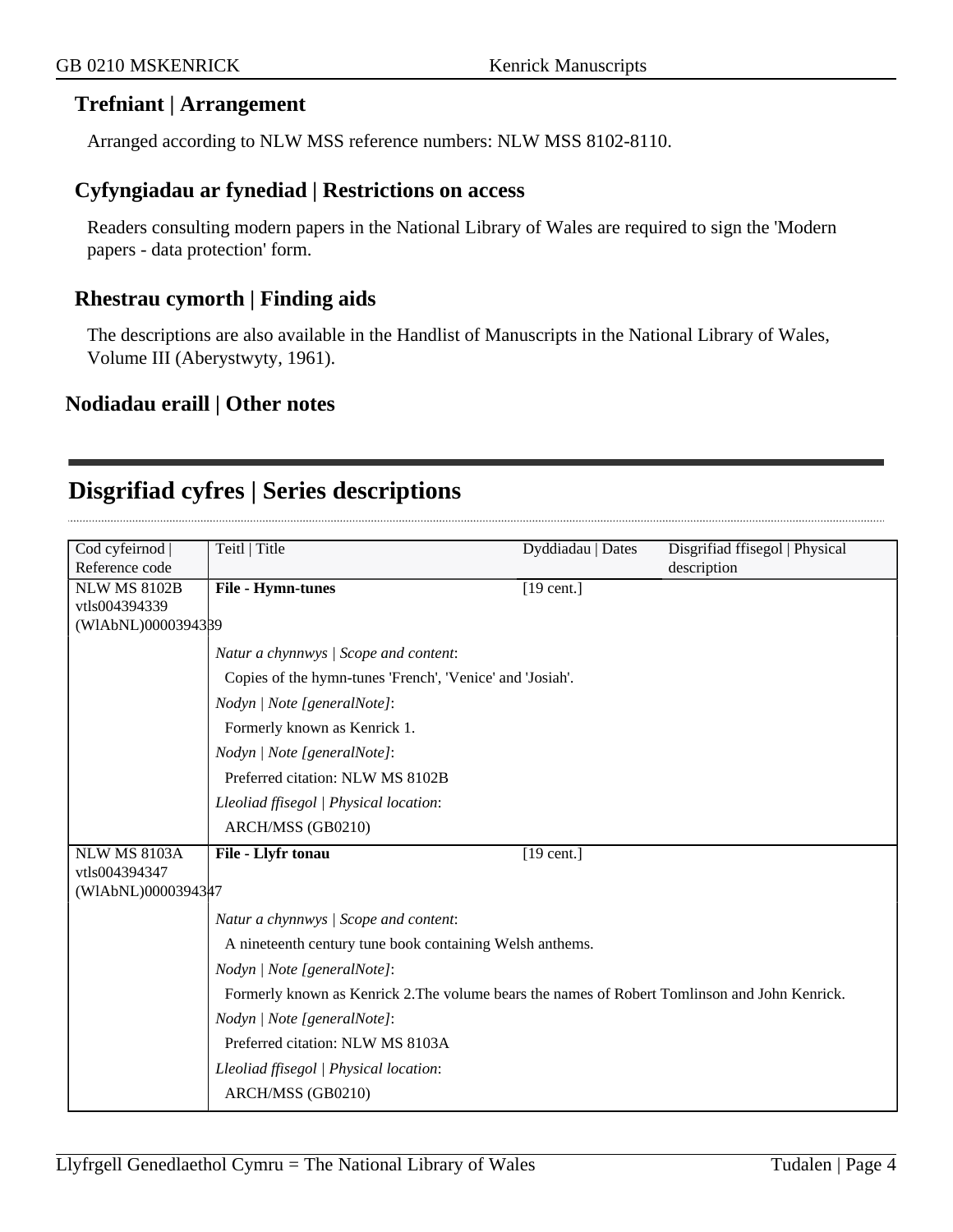| <b>GB 0210 MSKENRICK</b> | <b>Kenrick Manuscripts</b> |
|--------------------------|----------------------------|
|--------------------------|----------------------------|

|  | <b>Kenrick Manuscripts</b> |
|--|----------------------------|
|  |                            |

| <b>NLW MS 8104A</b>                 | File - Llyfr tonau<br>$[19$ cent.]                                                           |
|-------------------------------------|----------------------------------------------------------------------------------------------|
| vtls004394350                       |                                                                                              |
| (WIAbNL)0000394350                  |                                                                                              |
|                                     | Natur a chynnwys / Scope and content:                                                        |
|                                     | The tune book of John Kenrick, Birkenhead, containing popular nineteenth century hymn-tunes. |
|                                     | Nodyn   Note [generalNote]:                                                                  |
|                                     | Formerly known as Kenrick 3.                                                                 |
|                                     | Nodyn   Note [generalNote]:                                                                  |
|                                     | Preferred citation: NLW MS 8104A                                                             |
|                                     | Lleoliad ffisegol   Physical location:                                                       |
|                                     | ARCH/MSS (GB0210)                                                                            |
| <b>NLW MS 8105A</b>                 | File - Llyfr tonau<br>1848                                                                   |
| vtls004394368                       |                                                                                              |
| (WIAbNL)0000394368                  |                                                                                              |
|                                     | Natur a chynnwys / Scope and content:                                                        |
|                                     | The tune book of John Kenrick, 1848, containing hymn-tunes and anthems.                      |
|                                     | Nodyn   Note [generalNote]:                                                                  |
|                                     | Formerly known as Kenrick 4.                                                                 |
|                                     | Nodyn   Note [generalNote]:                                                                  |
|                                     | Preferred citation: NLW MS 8105A                                                             |
|                                     | Lleoliad ffisegol   Physical location:                                                       |
|                                     | ARCH/MSS (GB0210)                                                                            |
| <b>NLW MS 8106A</b>                 | File - Llyfr tonau<br>$[1848]$ x $[1899]$                                                    |
| vtls004394384<br>(WIAbNL)0000394384 |                                                                                              |
|                                     | Natur a chynnwys / Scope and content:                                                        |
|                                     | The tune book of John Edwyn Jones of Llanfihangel Genau'r Glyn, and of The Welsh Educational |
|                                     | Institution, Llandovery, containing hymn-tunes and psalm-tunes.                              |
|                                     | Nodyn   Note [generalNote]:                                                                  |
|                                     | Formerly known as Kenrick 5.                                                                 |
|                                     | Nodyn   Note [generalNote]:                                                                  |
|                                     | Preferred citation: NLW MS 8106A                                                             |
|                                     | Lleoliad ffisegol   Physical location:                                                       |
|                                     | ARCH/MSS (GB0210)                                                                            |
| <b>NLW MS 8107A</b>                 | File - Llyfr tonau<br>$[19 \text{ cent.}]$                                                   |
| vtls004394390<br>(WIAbNL)0000394390 |                                                                                              |
|                                     | Natur a chynnwys / Scope and content:                                                        |
|                                     | The tune book of Thomas Roberts, Runcorn, containing Welsh hymn-tunes and anthems.           |
|                                     | Nodyn   Note [generalNote]:                                                                  |
|                                     | Formerly known as Kenrick 6.                                                                 |
|                                     | Nodyn   Note [generalNote]:                                                                  |
|                                     | Preferred citation: NLW MS 8107A                                                             |
|                                     | Lleoliad ffisegol   Physical location:                                                       |